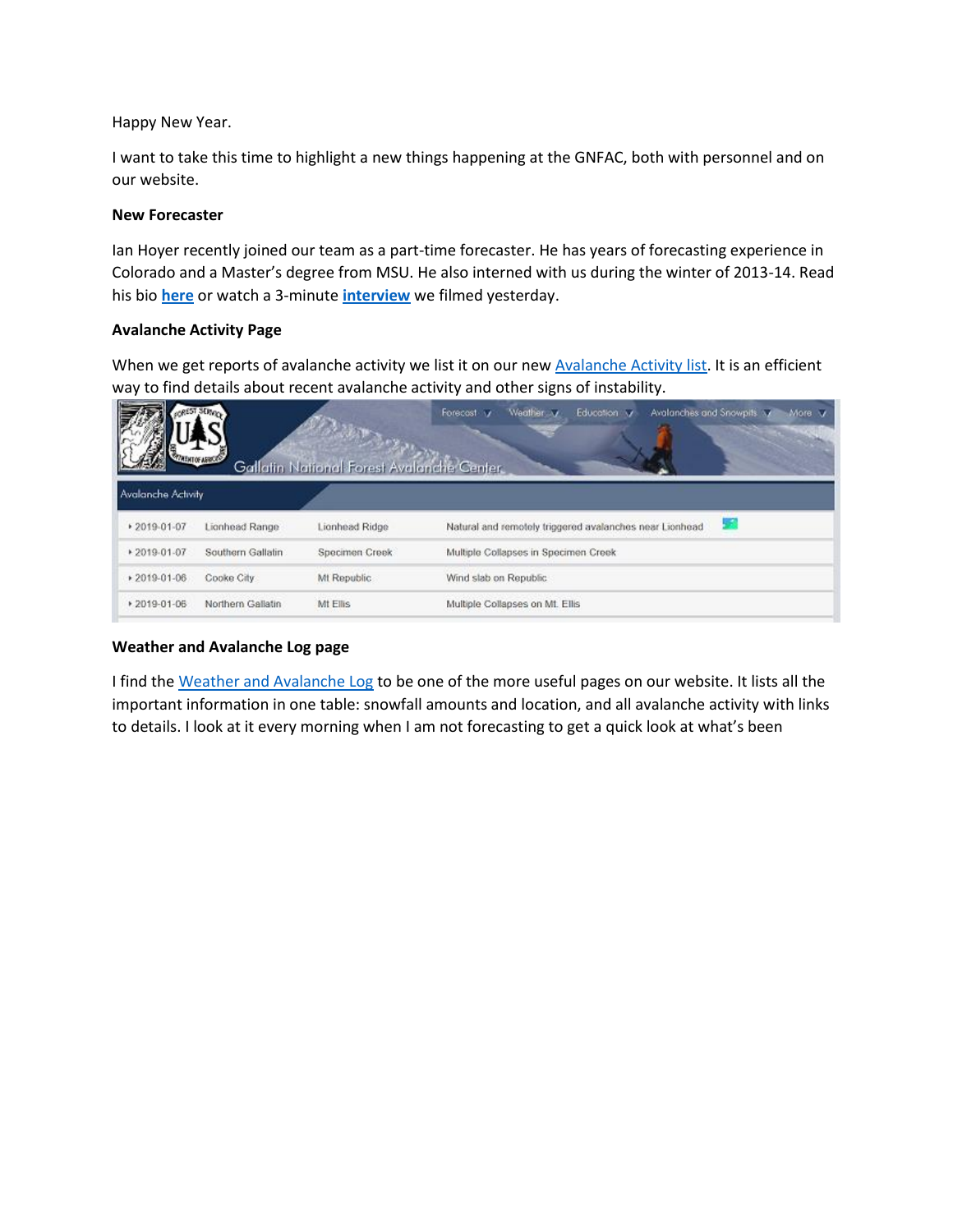happening.

| Weather 37<br>Avalanches and Snowpits<br>Forecast M<br>Education V<br>More V<br>Gallatin National Forest Avalanche Center.<br>Weather and Avalanche Log                                                                                                                                                                                   |                                                                |                                                                            |                                         |           |                                                                                                                              |              |  |  |  |  |
|-------------------------------------------------------------------------------------------------------------------------------------------------------------------------------------------------------------------------------------------------------------------------------------------------------------------------------------------|----------------------------------------------------------------|----------------------------------------------------------------------------|-----------------------------------------|-----------|------------------------------------------------------------------------------------------------------------------------------|--------------|--|--|--|--|
| Precip and wind are taken between 4-6 a.m. and are for the previous 24 hours. Precipitation is recorded in SWE from SNOTEL and Ski Areas<br>SNOTEL Locations: Brackett - Bridgers; Shower - Hyalite; Lone - Big Sky; Carrot - S. Madison; Madison - W. Yellowstone; Fisher - Cooke<br>Ski Area SWE: Alpine - Bridger; Timber - YC<br>Wind |                                                                |                                                                            |                                         |           |                                                                                                                              |              |  |  |  |  |
| Date                                                                                                                                                                                                                                                                                                                                      | Northern Areas                                                 | Southern Areas                                                             | Wind Speed                              | Direction | <b>Avalanche Activity</b>                                                                                                    | <b>Notes</b> |  |  |  |  |
| Tuesday<br>1/8/19                                                                                                                                                                                                                                                                                                                         | 0.1/2" Bridger<br>0.1/1" Shower<br>$0.1/1$ <sup>*</sup> Timber | 0.2/3 <sup>*</sup> Beaver<br>0.4/3" Madison<br>0.2/2' Fisher               | 10-20 in south<br>15-30 G50 in<br>north | W-SW      |                                                                                                                              |              |  |  |  |  |
| Monday<br>1/7/19                                                                                                                                                                                                                                                                                                                          | 0.1/1° Alpine<br>0.0/0° Shower<br>0.0/0° Timber                | $0.6/8$ <sup>*</sup> Carrot<br>0.8/8 <sup>*</sup> Madison<br>0.6/9" Fisher | 25-35<br>G45-60<br>G74 Big Sky          | SW-S      | Natural and remotely triggered<br>avalanches near Lionhead;<br>Multiple Collapses in Specimen<br>Creek                       |              |  |  |  |  |
| Sunday<br>1/6/19                                                                                                                                                                                                                                                                                                                          | 0.0/0 <sup>*</sup> Brackett<br>0.0/0" Shower<br>0.0/0" Lone    | $0.1/1$ <sup>*</sup> Carrot<br>0.2/2" Modison<br>0.0/0' Fisher             | 25-30 G45-55<br>G64 Hyalite             | S-SW      | Wind slab on Republic:<br>Ross Peak Avalanche;<br>Skier Triggered Avalanche in<br>Beenwer<br>Multiple Collapses on Mt. Ellis |              |  |  |  |  |

#### **Regional Conditions pages**

Last season we introduced [Regional Conditions](https://www.mtavalanche.com/forecast/bridgers) pages to our forecast. The links are located at the top of th[e daily forecast](https://www.mtavalanche.com/forecast) as well within the forecast headers. These pages are a one-stop-shop for all things related to a particular mountain range. Weather, danger rating, danger trend, bottom line, avalanche activity, pictures, videos, snowpits, webcam links and a weather forecast are on each page. This season we added the [Centennial Range](https://www.mtavalanche.com/forecast/centennials) on the Idaho and Montana border in response to the two avalanche fatalities last winter. These mountains have many similarities to the Lionhead area and this page allows us to share information with skiers and riders.

|                                                                                                                                                                                                                                                                                                                                                | Gallatin National Forest Avalanche Center. | Forecast V<br>Weather y                                                                                                                       | Education V<br>Avalanches and Snowpits                         | More v                         |
|------------------------------------------------------------------------------------------------------------------------------------------------------------------------------------------------------------------------------------------------------------------------------------------------------------------------------------------------|--------------------------------------------|-----------------------------------------------------------------------------------------------------------------------------------------------|----------------------------------------------------------------|--------------------------------|
| Modison - N<br>Gallatin - N<br>Modison - S<br>Bridgers                                                                                                                                                                                                                                                                                         | Gollatin - S<br>Lionhead                   | Cooke City<br>Centennials                                                                                                                     |                                                                |                                |
| Regional Conditions for Bridgers                                                                                                                                                                                                                                                                                                               |                                            |                                                                                                                                               |                                                                | View Weather and Avalanche Lag |
| 24 Hour Snowfall and Wind<br>as of 5:00 cm<br>25-48 W<br>Today 2"                                                                                                                                                                                                                                                                              | 8100                                       | Bridger Litt<br>1/08 at 11:00<br>$26 \text{ F}$                                                                                               | <b>Bridger Ridge</b><br>8500' at 1100<br>13 °F                 |                                |
| 25-40 WSW<br>Jan 7                                                                                                                                                                                                                                                                                                                             |                                            | $0.0"$ New                                                                                                                                    | $W - 18$ mph                                                   |                                |
| Jan 6 0"   20-35 WSW                                                                                                                                                                                                                                                                                                                           |                                            |                                                                                                                                               | Gusts 26mph                                                    |                                |
|                                                                                                                                                                                                                                                                                                                                                | <sup>2</sup> Moderate                      | Heightened avalanche<br>conditions on specific terrain.<br>features. Evaluate snow and<br>terrain carefully; identify<br>features of concern. |                                                                |                                |
| Bottom Line: While the couple inches of new snow and west winds yesterday formed some small, thin<br>wind slabs, more deeply buried weak layers are our primary concern. Although it's been a week since the<br>last significant snowfall, don't get lulled into complacency. Triggering an avalanche remains a distinct<br>possibility today. |                                            |                                                                                                                                               | Primary Problem: Persistent Weak Layer<br><b>Full Forecost</b> |                                |